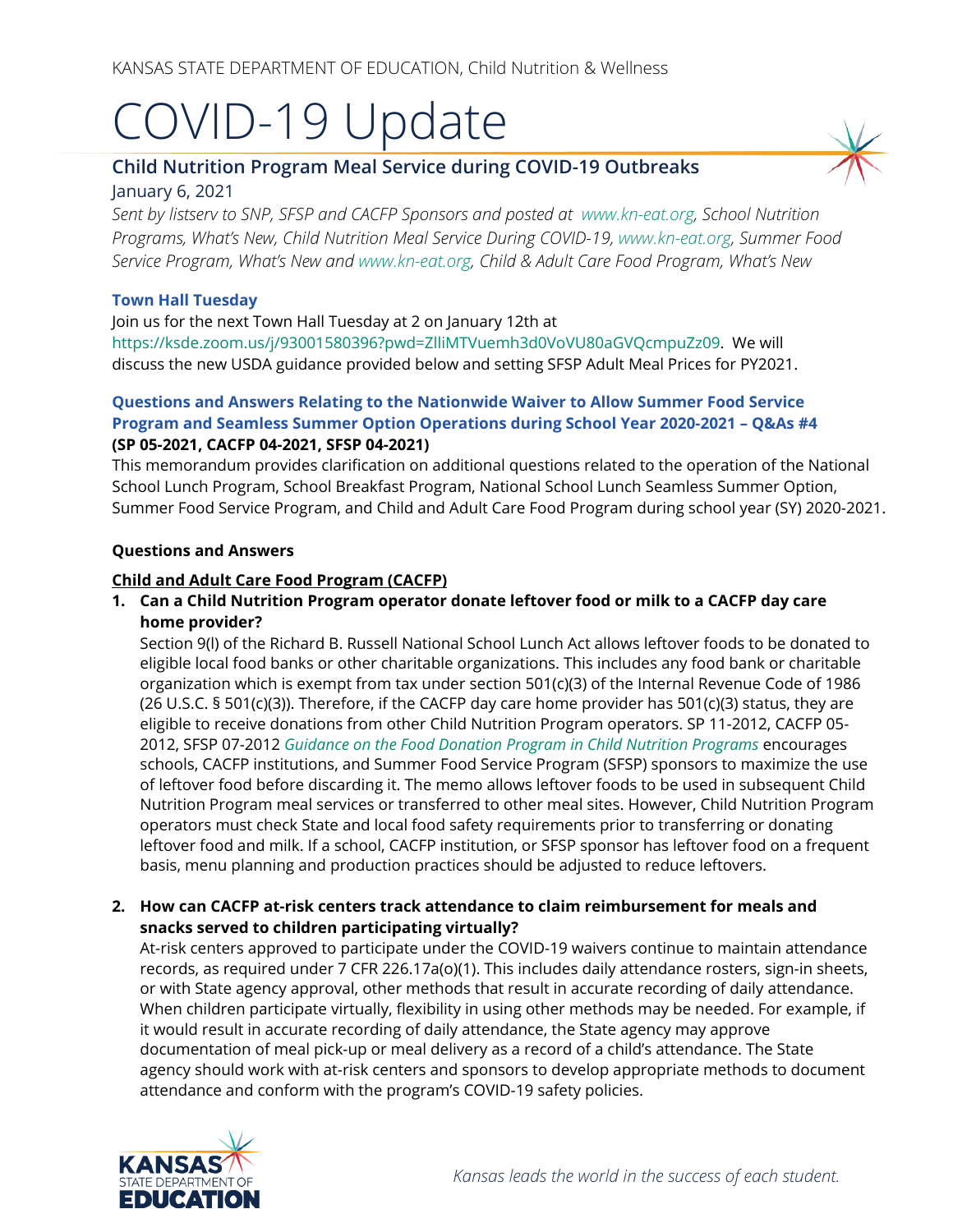**3. Do stimulus payments or the weekly unemployment insurance payments provided through the CARES Act and Consolidated Appropriations Act, 2021 count as income when determining eligibility for the Child Nutrition Programs?** 

COVID-related stimulus payments do not count as income for determining free and reducedprice eligibility for the National School Lunch Program (NSLP) or School Breakfast Program (SBP) or eligibility for tier I reimbursement for CACFP. Because these payments are tax rebates, they "shall not be taken into account as resources for a period of 12 months from receipt, for purposes of determining the eligibility of such individual (or any other individual) for benefits or assistance (or the amount or extent of benefits or assistance) under any Federal program or under any State or local program financed in whole or in part with Federal funds" [\(26 U.S. Code §](https://www.law.cornell.edu/uscode/text/26/6409)  [6409\)](https://www.law.cornell.edu/uscode/text/26/6409). The [IRS](https://www.irs.gov/newsroom/economic-impact-payment-information-center-topic-j-reconciling-on-your-2020-tax-return) also clarifies that these specific coronavirus payments will not affect income for purposes of determining eligibility for Federal government assistance or benefit programs.

However, the weekly COVID-related supplemental unemployment benefits provided through the CARES Act and Consolidated Appropriations Act, 2021 do count as income for means-tested benefits (other than Medicaid and the Children's Health Insurance Program), including free and reduced-price meals [\(U.S. Senate Committee on Finance FAQ\)](https://www.finance.senate.gov/chairmans-news/cares-act-unemployment-insurance-faq#:%7E:text=benefits%20are%20counted%20as%20unearned%20income%20for%20federal,than%20Medicaid%20and%20the%20Children%E2%80%99s%20Health%20Insurance%20Program)). Food and Nutrition Service [Income Eligibility Guidelines](https://www.fns.usda.gov/cn/income-eligibility-guidelines) also indicate that unemployment benefits must be counted as income.

# **National School Lunch Program (NSLP)**

**4. If a school food authority (SFA) does not participate in NSLP/SBP in SY 2020-2021, must the SFA amend its State agency agreement?** 

FNS will not require SFAs to terminate or amend their NSLP/SBP agreement to reflect an SFA is no longer operating those programs. However, if the SFA is operating SFSP and the State or SFA is utilizing a single State agency agreement as required under 7 CFR 210.9(b) or 220.7(e), then the State agency agreement must include an amendment to reflect that the SFA operates SFSP. Many SFAs already have this amendment in place, due to prior participation in SFSP.

Additionally, FNS clarifies that SFAs experiencing a gap in NSLP participation in SY 2020-2021 due to COVID-19 operations will not be considered new NSLP operators in SY 2021-2022. SFAs that participated in NSLP in SY 2019-2020 may return to NSLP according to standard Program procedures in SY 2021-2022.

**5. How will State agencies calculate eligibility for severe need funding in SY 2022-2023 for schools operating SFSP/SSO in SY 2020-2021?**

Schools that do not have adequate student eligibility data for SY 2020-2021 due to their participation in SFSP/SSO may demonstrate to the State agency that they qualify for severe need reimbursement using claims data from SY 2019-2020, SY 2021-2022, or SY 2022-2023. Schools should use the data they determine most accurately reflects their free and reduced price eligibility percentage. Consistent with existing policy for new schools, as outlined in SP 23-2005: *Eligibility for Severe Need Rates for the School Breakfast Program*, [https://www.fns.usda.gov/eligibility-severe](https://www.fns.usda.gov/eligibility-severe-need-rates-school-breakfast-program)[need-rates-school-breakfast-program,](https://www.fns.usda.gov/eligibility-severe-need-rates-school-breakfast-program) schools that opt to use SY 2022-2023 data may qualify for severe need funding if they serve at least 40 percent of their lunches free or at a reduced price for the first three claims of SY 2022-2023. Severe need reimbursements to these schools will have retroactive effect, encompassing the three months that were used to establish the school's eligibility in SY 2022-2023.

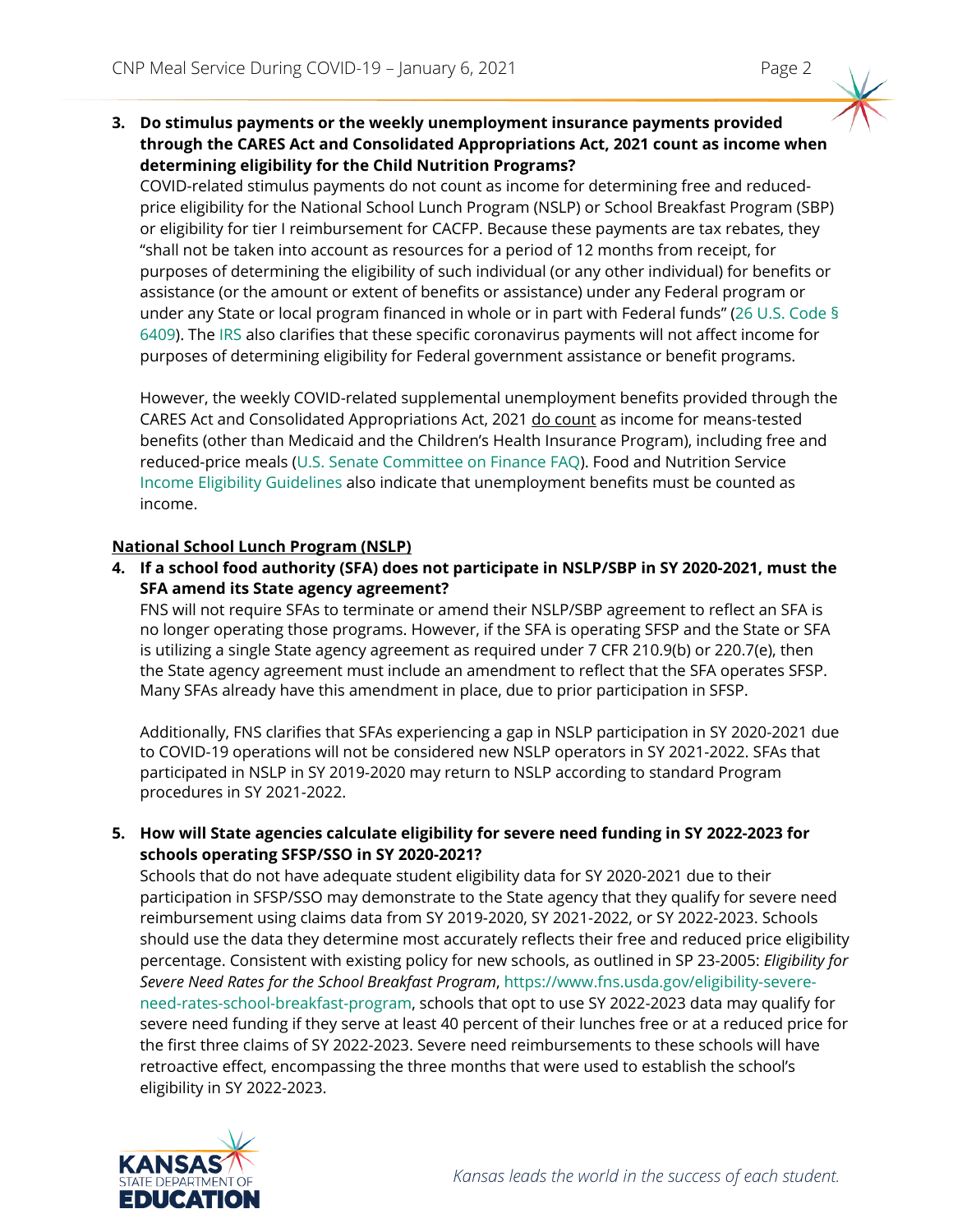**6. Are LEAs required to use approved household applications on file as of October 1, 2020, to develop their verification sample sizes for SY 2020-2021?** 

Yes. Although FNS extended the verification deadline for SY 2020-2021 to February 28, 2021 (see *Q&As Relating to the Nationwide Waiver to Allow SFSP and SSO Operations through SY 2020-21 – Extension Q&As #3*, [https://www.fns.usda.gov/disaster/pandemic/covid-19/qas3-nationwide-waiver](https://www.fns.usda.gov/disaster/pandemic/covid-19/qas3-nationwide-waiver-sfsp-seamless-summer-through-sy-2020-21)[sfsp-seamless-summer-through-sy-2020-21\)](https://www.fns.usda.gov/disaster/pandemic/covid-19/qas3-nationwide-waiver-sfsp-seamless-summer-through-sy-2020-21), the sample size used to conduct verification activities must be based on the number of approved applications on file as of October 1, 2020. LEAs are not required to verify any approved meal applications collected after October 1. All LEAs that collected household applications in SY 2020-2021 are required to conduct verification, regardless of the Child Nutrition Program they are operating this school year. However, LEAs that did not collect meal applications in SY 2020-2021 are not required to conduct verification activities.

# **7. May LEAs that are operating SFSP/SSO for the entire SY 2020-2021 collect and process free and reduced price meal applications?**

LEAs that are operating SFSP/SSO for the entire SY 2020-2021 may continue to collect and process meal applications to maintain POS system requirements and to establish eligibility for other benefits, particularly P-EBT. As noted in Question 6, LEAs that collected household applications prior to October 1, 2020, are required to conduct verification. If LEAs choose not to conduct their normal meal application processes in SY 2020-2021, then States may establish children's P-EBT eligibility using LEAs' free and reduced-price records from SY 2019-2020. However, States must provide new students, such as kindergarteners, and newly income-eligible children an opportunity to establish their eligibility for P-EBT benefits. USDA strongly encourages States and LEAs to use their existing school meal application processes and direct certification systems to determine these children's eligibility for P-EBT.

**8. What information should be used to determine Fresh Fruit and Vegetable Program (FFVP) eligibility in SY 2021-2022?**

State agencies generally use free and reduced price school meal data from the preceding October to identify elementary schools eligible to participate in FFVP in the subsequent school year. However, as many SFAs will not have accurate October data because of program changes due to COVID-19, State agencies may use the data they determine to be most accurate. Therefore, State agencies may use data from October 2020 or a different month during SY 2020- 2021 they determine to be more accurate, data from October 2019, or data newly collected for SY 2021-2022; the data chosen must be used consistently throughout the State.

**9. May an LEA participating in SFSP during SY 2020-2021 under** *COVID-19: Child Nutrition Response #59, Nationwide Waiver to Allow Summer Food Service Program and Seamless Summer Option Operations through School Year 2020-2021 – EXTENSION* **apply for and receive a FY 2020 NSLP Equipment Assistance Grant?** 

Any LEA with a previously approved State agency agreement on file to operate the National School Lunch Program (per 7 CFR 210.9(b)), and that would otherwise be operating NSLP in SY 2020-2021, may continue to access NSLP Equipment Assistance Grants while utilizing the flexibilities granted under the current SFSP/SSO Nationwide Waiver. This is consistent with past circumstances in which SFSP was temporarily operated during an unanticipated school closure due to a hurricane, natural disaster, or wildfire. Similar to those situations, school Program operators who may be currently operating SFSP in connection with the COVID-19 pandemic are doing so in line with temporary flexibilities offered by FNS.

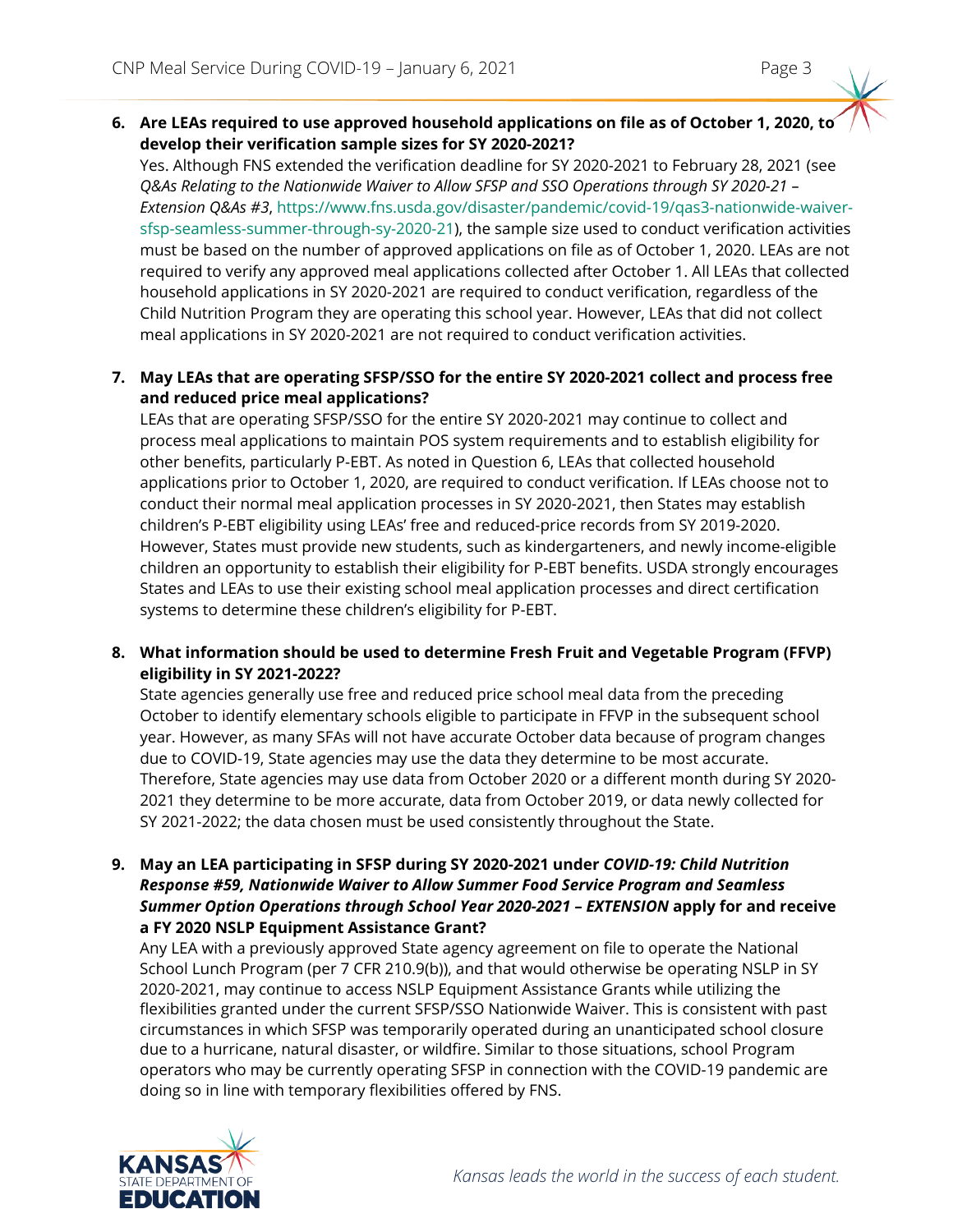FNS encourages State agencies to continue to request NSLP Equipment Assistance Grant applications and competitively award them as they normally would while continuing to work with their LEAs to make any necessary adjustments to ensure that the initial solicitation and obligation phase of the grant can be completed by September 30, 2021.

#### **All Child Nutrition Programs**

**10. May Child Nutrition Program operators that have received a loan through the Paycheck Protection Program (PPP), made available through the Small Business Administration and qualified lending partners, use SFSP or CACFP Program funds received from the State (Child Nutrition Program Federal funds) to pay back a PPP loan?**

Congress authorized the Paycheck Protection Program (PPP) through the CARES Act and Consolidated Appropriations Act, 2021 to help businesses facing extenuating circumstances due to the COVID-19 pandemic to cover their payroll expenses. Some sponsors have used PPP funds to pay for Child Nutrition Program labor expenses. Under certain circumstances, a PPP loan may be forgiven.

- **If the PPP loan is forgiven:** Any Child Nutrition Program expenses paid for using those forgiven PPP funds may not be claimed using Child Nutrition Program funds since they have *already* been paid with another source of Federal funding.
- **If the PPP loan is not forgiven:** Child Nutrition Program funds may only be used to repay that portion of the loan which was used to cover allowable Child Nutrition Program expenses. This is consistent with existing guidance outlined in FNS Instruction 796-2 Rev. 4 (refer to heading titled *Costs Funded from Other Sources and Under Recovery of Costs*). Program operators using Child Nutrition Program funds to repay any portion of a PPP loan must fully document such repayments, be able to demonstrate that funds were properly allocated, and that such repayments were limited to the portion of the loan that was used to cover allowable expenses under the Child Nutrition Programs. In most circumstances, FNS anticipates that the same payroll cost allocation used by the program operator under normal procedures will continue to apply when considering PPP repayments, though exceptions may occur.

However, please note that interest due in connection with a PPP or other loan repayment is *not* an allowable cost and may not be paid using Federal Child Nutrition Program funds, per requirements at 2 CFR 200.449(a). Program operators are further reminded that Child Nutrition Program funds may only be used to pay for allowable Child Nutrition Program expenses. For any portion of a PPP loan that was used to pay for non-Program expenses, Child Nutrition Program funds may not be used for repayment.

#### **COVID-19: Child Nutrition Response # 71**

#### **Nationwide Waiver of Food Service Management Contract Duration in the National School Lunch Program and Summer Food Service Program EXTENSION 1**

FNS extends the waiver, for all State agencies, school food authorities, and SFSP sponsors the food service management company contracts duration requirements at 7 CFR 210.16(d) and 225.6(h)(7). This waiver allows food service management company (FSMC) contracts that may expire by or around June 30, 2021, and have not been extended for SY2020-2021 to be extended through school year 2021-2022 (June 30, 2022).

**Cheryl, Jill and Julie**